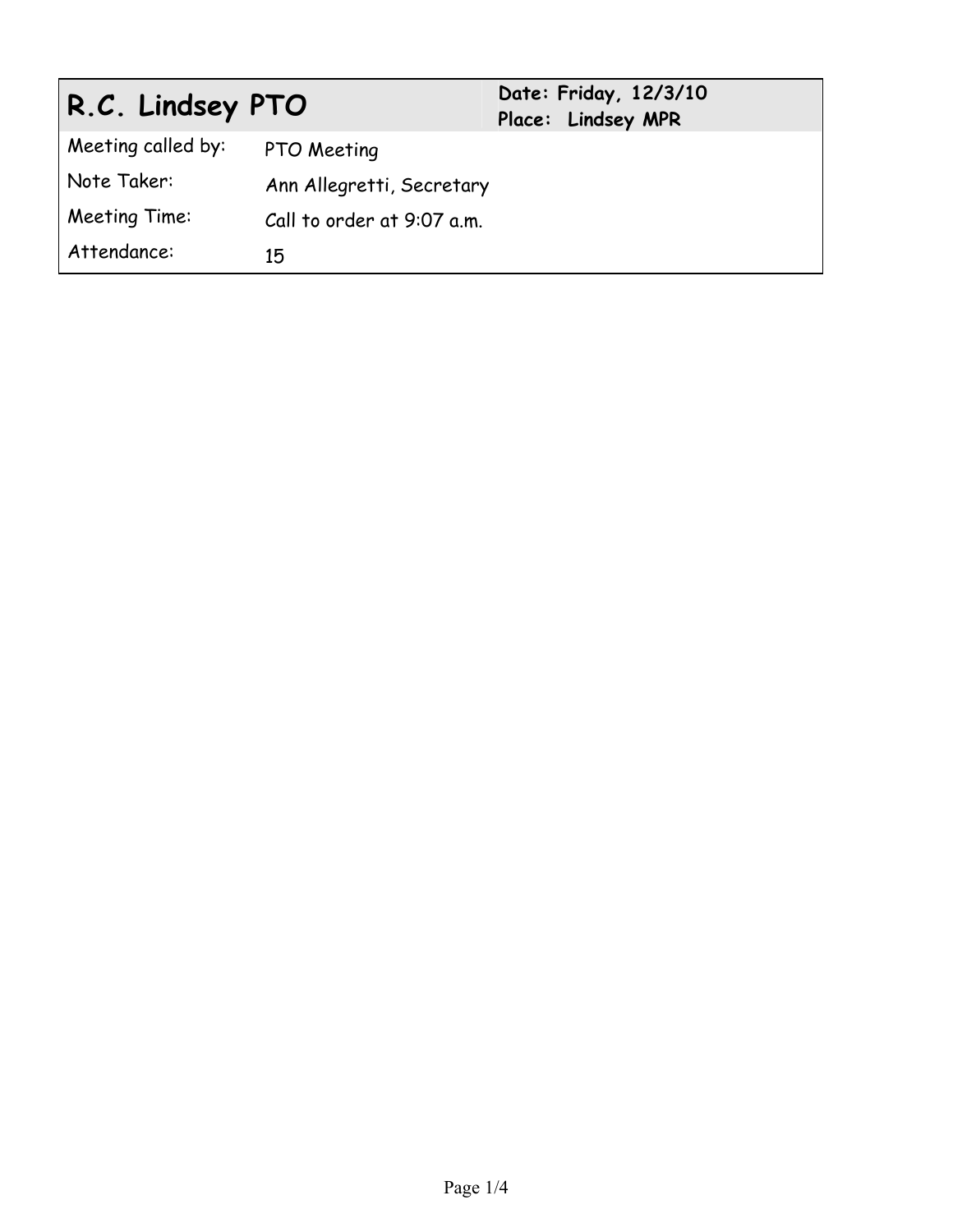### **Opening:**

**Motion to wave the reading of the November, 2010 meeting minutes by Sharon Luther, seconded by Becky Edwards.** 

### **Treasurers Report**

- Income is  $$34,600.21$  with expenses to date of  $$30,297.23$ .
- Two major fundraisers all done. Waiting for final expenses to come in. Need bill from board office for Mr. Garling's time for Family Fun Day. Holiday shop expenses need to be finalized.

Money is still tight. Need to stick to budgets. Overall doing ok.

# **Dr. Diringer**

• Not Present

# **Mr. Bernacki**

- Last week  $3<sup>rd</sup>$  graders received their OAA testing results. We are above the state average. More children are at the accelerated level.
- Crisis lock down drill will be next Wednesday. This is a practice drill.
- Geography Bee for  $4<sup>th</sup>$  and  $5<sup>th</sup>$  graders is December 10<sup>th</sup>. Mrs. Morgano organizes this event.
- $\bullet$  5<sup>th</sup> Grade Band concert is 12/15 at the Middle School.
- Holiday concert for  $1^{st}$ ,  $2^{nd}$ , and  $3^{rd}$  Graders is December 16<sup>th</sup> at 9:30 for the school students and 1:30 for Parents.
- Crystal Apple Award forms are available in the office if you would like to nominate a teacher or staff member.
- Rotary Club recognized two Lindsey Teachers Mrs. Howell was recognized in October and Mrs. Scanlon was awarded in November.
- Thank you to Mrs. Kulp for a great book fair.
- Upcoming events for January:
- Benchmark AIMS web in January
- Assembly for grades 1-3 on January 21 Animals and their Environment
- $\bullet$  4<sup>th</sup> & 5<sup>th</sup> grade payback assembly January 28<sup>th</sup>
- Spelling Bee January  $12^{th}$  District wide January  $26^{th}$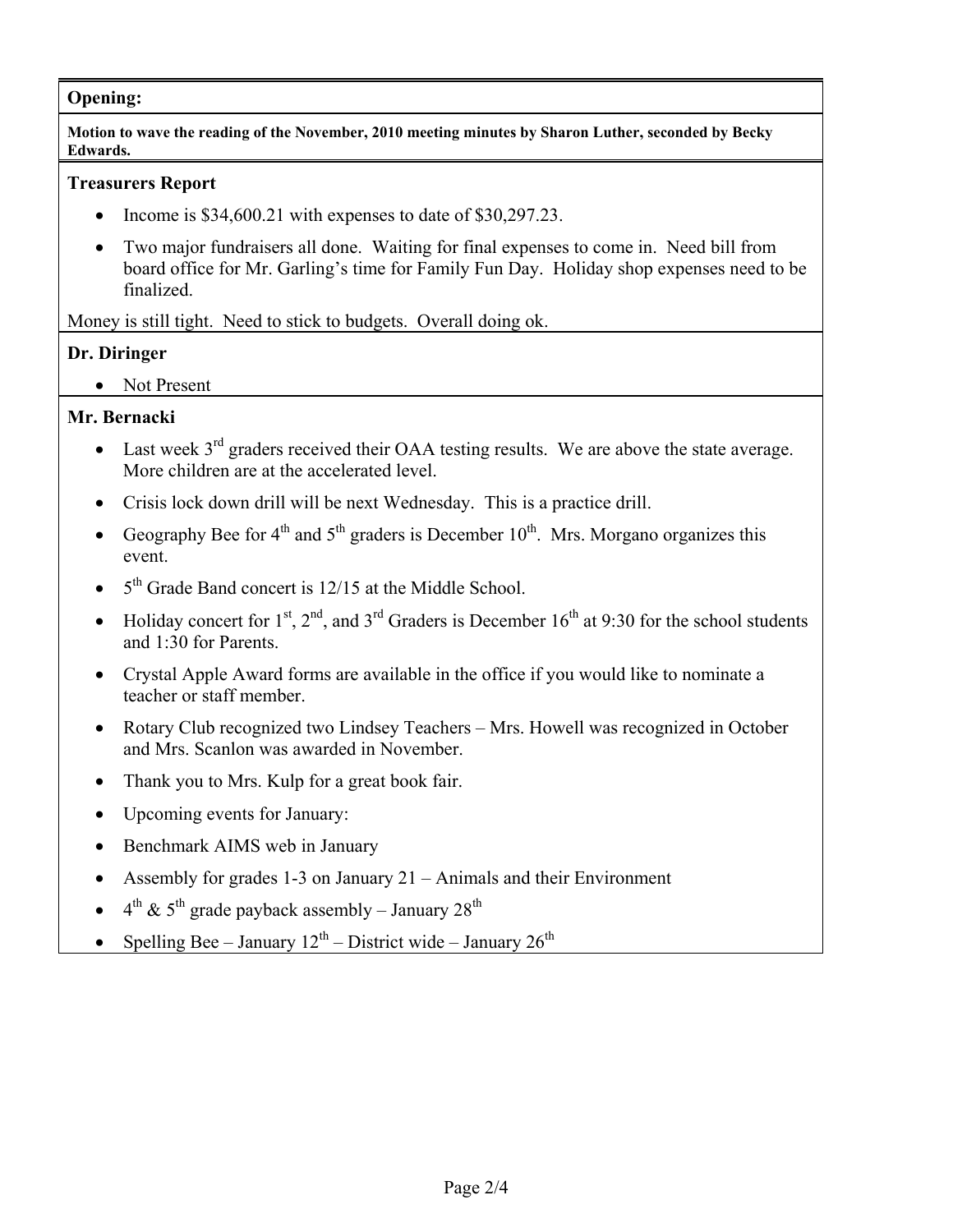### **Chairperson Reports**

- Beautification Note from Elizabeth Haffey Garden needs to be worked on in the Spring. Plants need to be split and maybe add a flower bed. H&M Landscaping donated their time. Thank you to Linda Hickey for cleaning around our Lindsey sign…we know where we are going now!!
- Book Fair Theresa Kulp Did well this year. Coin Wars was lots of fun. Mrs. Wyatt's class won  $1<sup>st</sup>$  place and Mrs. Houser's class won  $2<sup>nd</sup>$  place. \$1,029 bought books. Scholastic matches this amount and gives to needy organizations. Sold \$10,155. We will take profit in books. Suggestion was given to Theresa to write an article for the Chesterland News detailing the wonderful job.
- Family Nights Kelly Walker (report given by Lynn) Doing "Minute to Win It" theme. Need help with this event. Event is scheduled for Friday, January  $21<sup>st</sup>$ . Snacks and games. Call Kelly at 729-0340 if you can help.
- Holiday Shop Sarah Mann Scheduled for December  $6<sup>th</sup> 10<sup>th</sup>$ . Need wrapping paper donations. Need help wrapping. All items are under \$3.00 – with a range of \$.25 - \$3.00. Lots of stuff for everyone. Call Laurie Roth if you can help. Thursday is open shop. Everything is wrapped for the kids to take home.
- Market Day Becky Edwards We will do the Pennies for Pies promotion in the Spring for Easter. December orders are due by Wednesday. Need help pulling orders on Monday for pick up. Order online for free items and discounts.
- PTO Directory If you didn't get one, let Lynn know. Selling additional copies for \$10.

# **Thank you notes from Teachers for the conference dinners and for book fair. Lynn also thanked everyone for their help.**

# **Old Business**

- Classroom Parties Winter parties will be a movie in the gym. Grades 3, 4 & 5  $\omega$  9:30 will watch "Diary of A Wimpy Kid". Grades K,  $1 \& 2 \& 2 \& 1:00$  will watch "Cloudy with a Chance of Meatballs". Popcorn, candy and drink will be provided by PTO. Raffle for kids…winner from each grade. Kids can wear pajamas, bring blankets etc. Mrs. Harbert making big screen for the movie.
- Bylaws Attached to Minutes. We will present these in February and will motion to approve in March.

### **New Business**

- $\bullet$  5<sup>th</sup> Grade DVD pictures due to Kelly Walker by December 17<sup>th</sup>.
- Book Drive Program where you donate gently used books for the needy. Nurenberg Paris Law Firm organizes this. We will not do this now. We will do this in Spring for the needy.

### **Announcements**

- Five Below Fundraiser shop December  $5<sup>th</sup>$  12<sup>th</sup> PTO gets 10% of your purchases. Please bring sheet with you.
- Market Day Pick up Monday, December  $13<sup>th</sup>$  3:00 4:15 pm
- Next PTO Meeting February  $4<sup>th</sup>$  at 9:00 a.m. (NOTE NO JANUARY MEETING)